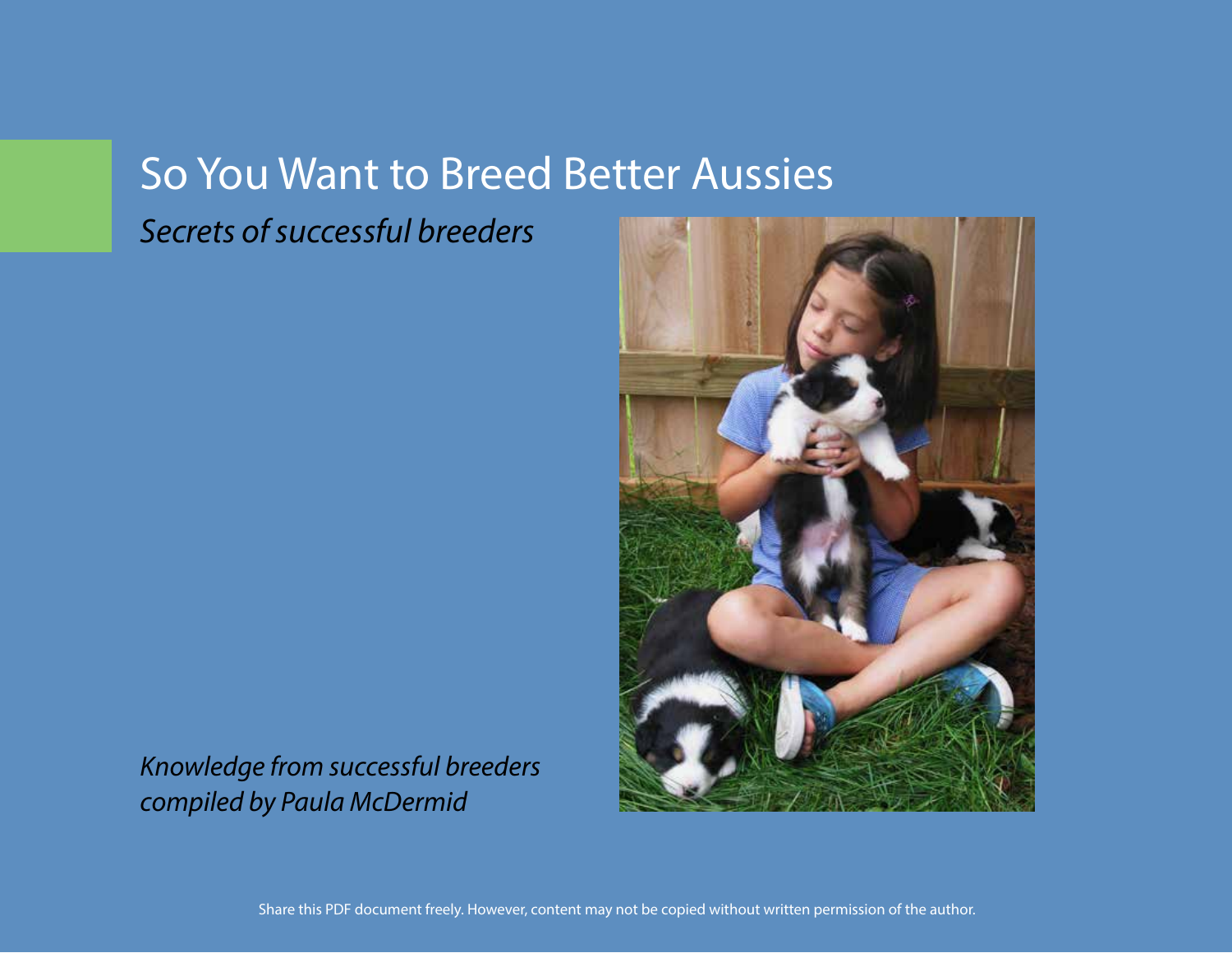## *So you want to breed better Aussies*

That's terrific, and it's the most important first step. You want to improve the breed. Here are some important ways to help you achieve your goal.



### **LOVE THE BREED**

Desire to positively contribute to the breed.

### **TAKE TIME TO LEARN FROM A MENTOR**

Connect with an experienced breeder. That person does not necessarily need to be involved with Aussies, you can learn from someone in another breed. They have made mistakes and can help you avoid them. Your breeding program can improve much more quickly.

### **HAVE A VISION OF YOUR IDEAL DOG**

Go to shows, talk to breeders whose dogs you admire, look at many photos, study breed history, thoroughly understand the breed standard. Educate yourself by reading books. Read online resources so you know what's important in breeding better dogs.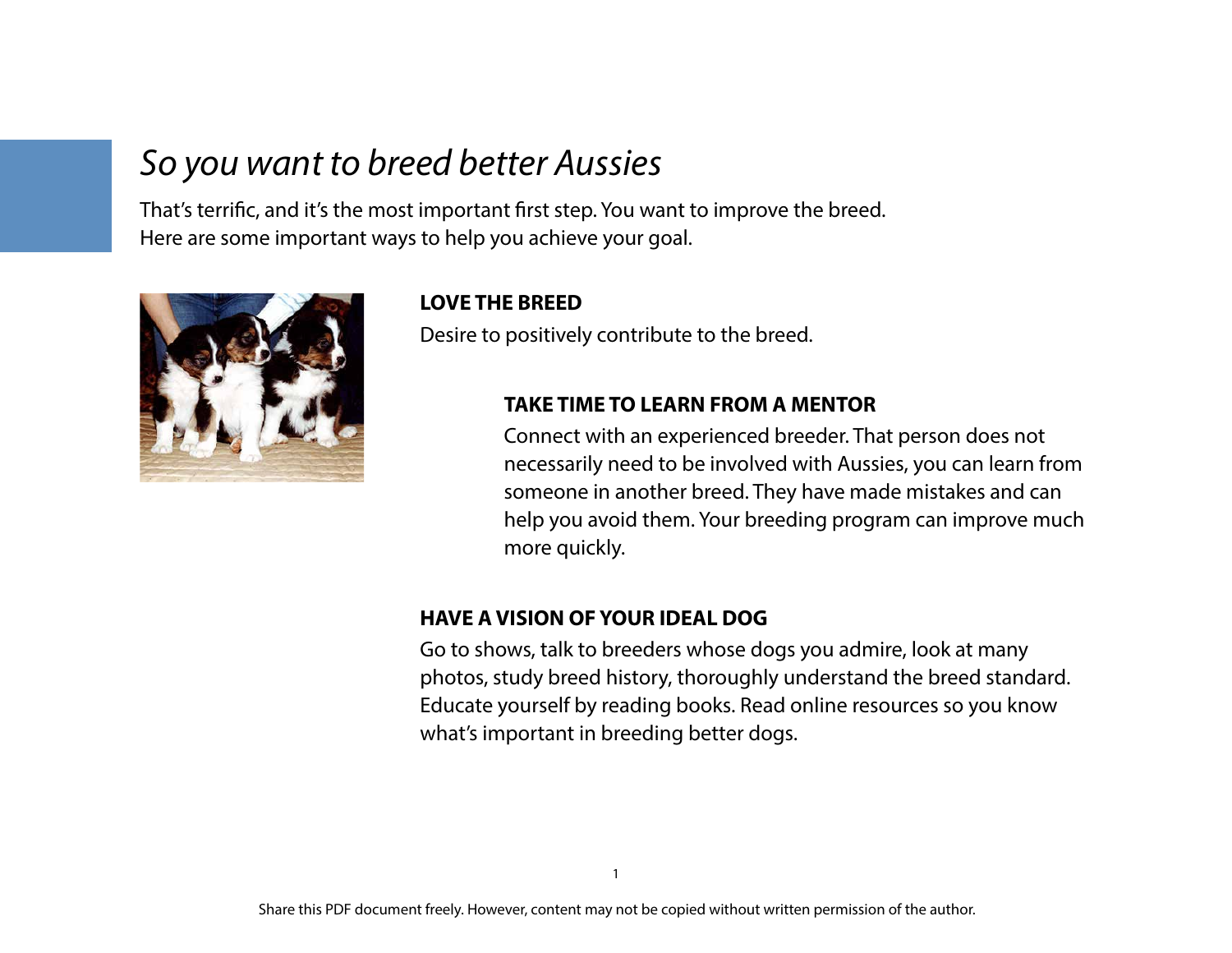## *Ask yourself "What do I want to achieve with this breeding?"*



#### **PRIORITIZE YOUR GOALS**

Make a list of your priorities and number them 1 to 3, with 1 being the most important. Because most of your puppies will be placed in pet homes, health and temperament should be your top priorities.

#### **#1 Health**

Long life, correct dentition, free of eye problems, free of hip or elbow dysplasia, tested for genetic diseases. Avoid parents with allergies or digestive problems. Many popular dogs produce serious hereditary diseases. You don't want to double or triple up on those dogs, no matter how beautiful they are.

#### **#2 Temperament**

Both parents should have confident personalities. Meet them in person if at all possible. They should also be intelligent, resilient, and easy to train.

*Traits to avoid:* aggressive with other dogs or people, afraid of loud noises, stubborn or too independent, hyperactive, shy, excitable.

#### **#3 Structural strength**

Look carefully at your bitch and get an opinion from an experienced breeder you trust. What ONE fault would you like to improve? Be honest with yourself, be very specific and choose only one. For example, 'I want a prettier, more correct head.' Or 'I want short, straight hocks with correct rear movement.' Or 'I want more efficient sidegait.' Choose the most important *one* that would give the puppies a good chance of improving on the bitch. Then choose a stud who has that quality and consistently produces it. He should also have excellent breed type have many other positive qualities that will complement your bitch.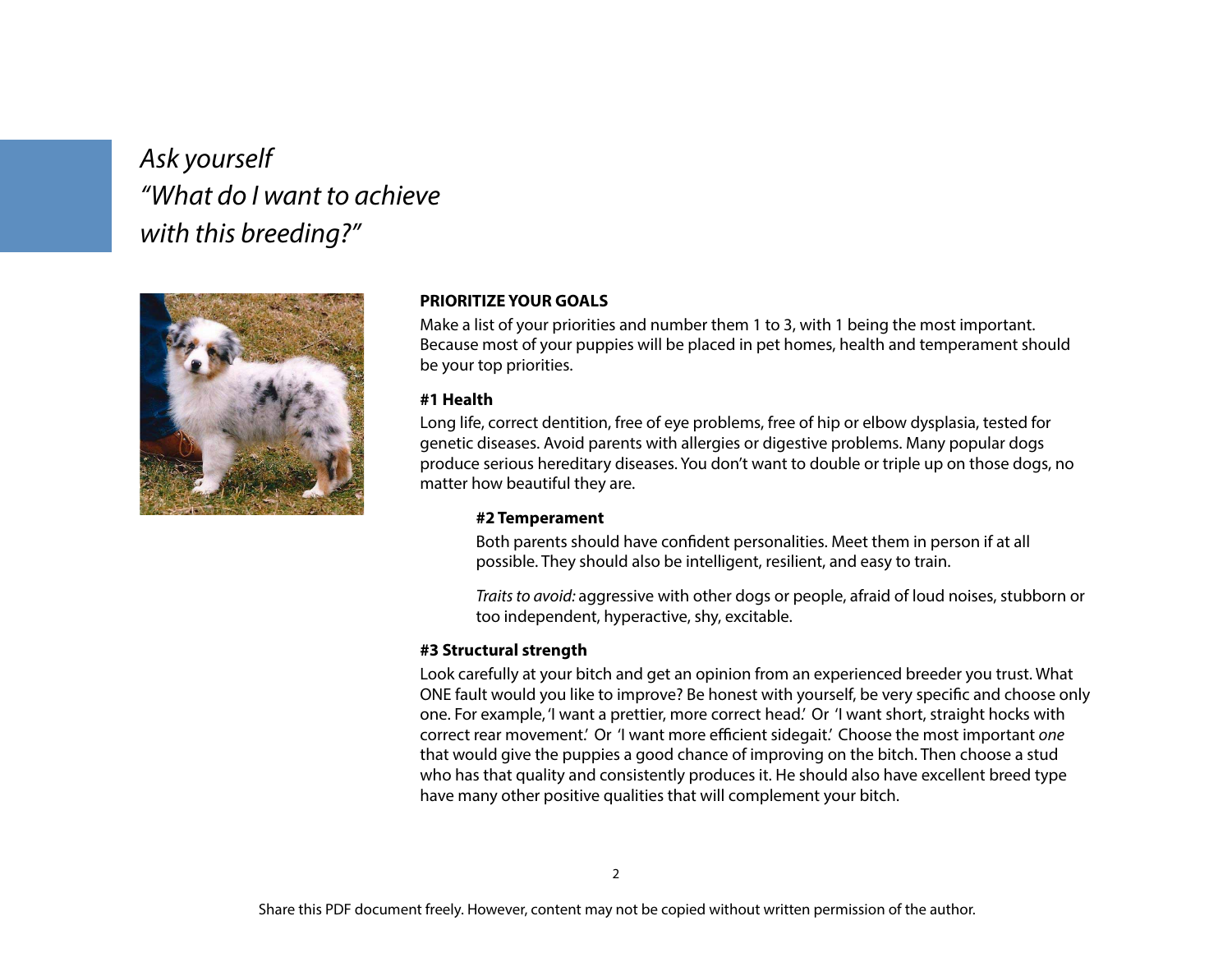*Every litter will be an enormous investment of time, money, and emotion. You want to make the best possible choice of sire and dam.*



#### **#4 Talent**

If you want to improve performance ability in your litter, follow the same steps as in #3. Performance traits can be just as difficult to achieve as conformation traits.

#### **If your bitch has many faults that need to be corrected, don't breed her. Get a better bitch.**

If you don't have specific goals or your goals are very general (such as I want better movement), then puppies in the litter will only accidentally meet your needs, and may not reproduce consistently toward your long-term goals.

Don't expect to fix every fault in one breeding. It takes generations to get to where you want to go. The most important thing is to KNOW where you want to go. Have a plan and stick to it.

#### **STUDY BLOODLINES**

Study the pedigrees. Research which qualities the sire and dam have consistently reproduced. Are those the qualities you want? What have the grandparents reproduced consistently?

Dig deep. If you can, see the aunts and uncles of the potential litter. They will tell you a lot about what you can expect. The more dogs you see in person, the better your information will be. Photos can tell you about breed type and provide some information about structure, but they can't tell you anything about movement or temperament. A dog can look gorgeous in a picture but be structurally and mentally unsound.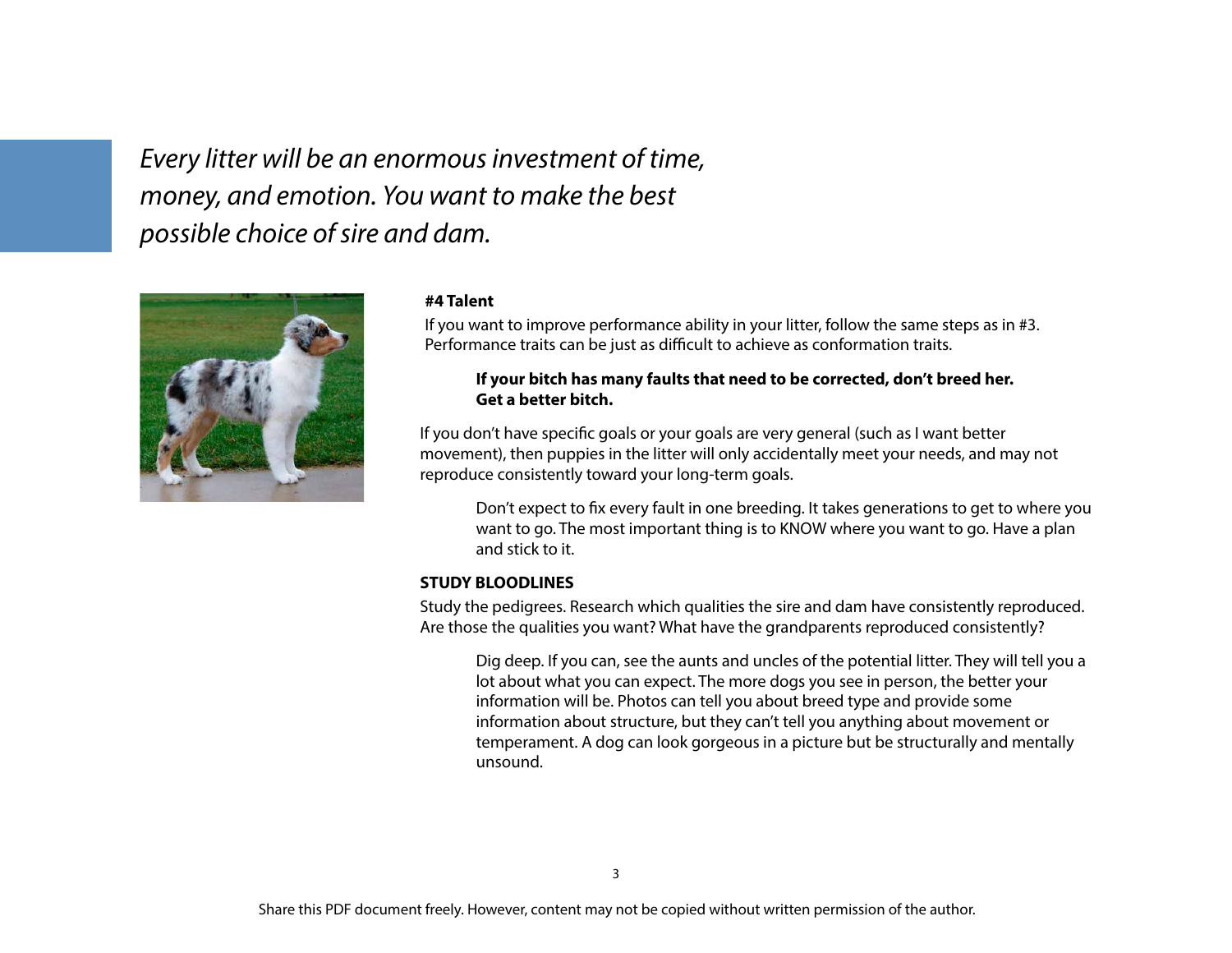## *Words of wisdom from successful breeders*



### **Q: How do you make a small fortune in dogs? A: Start with a large one.**

♥ "Soundness in health, mind, and structure are paramount."

♥ "Do your research *first*. Learn from people who are generous with their advice, then start with the best quality you can."

♥ "Don't worry about being an overnight sensation. Understand that as you gain knowledge you may change your vision. Find friends in other breeds and learn from them. Ribbons are great but in the end its about loving the dogs."

#### **Health**

"Idealists think health testing is going to create the perfect gene pool of the breed. Realists believe we do health testing for information in making our breeding choices and know that genetics has a mind of its own. Health testing is purely conjecture on what an animal will actually pass on to its offspring."

"You can study pedigrees, test for everything possible, and have all of the preferred 'not affected/non-carrier' results you could ever want, but we can't predict if, when, or where an undesirable trait will pop up. We can't test for two major heath issues in Aussies, hemangiosarcoma and epilepsy, because their inheritance is highly complex."

"Health problems in a breed are intensified by many people breeding to the same top winners."

#### **Temperament**

"Reserved is not shy. Reserved means the dog is confident but not necessarily eager to make friends with strangers, but the dog will accept being handled by the judge, the vet, etc. I want a dignified, sensible dog."

"Reserved means they know who their owners are. They are willing to say hello and be cheerful. But they are never confused as to who they belong to. You don't have to watch them in a crowd because they're not going to be shy or sharp. But mostly you don't have to watch them in a crowd because they are keeping their eye on you. Their priority is you and your family. "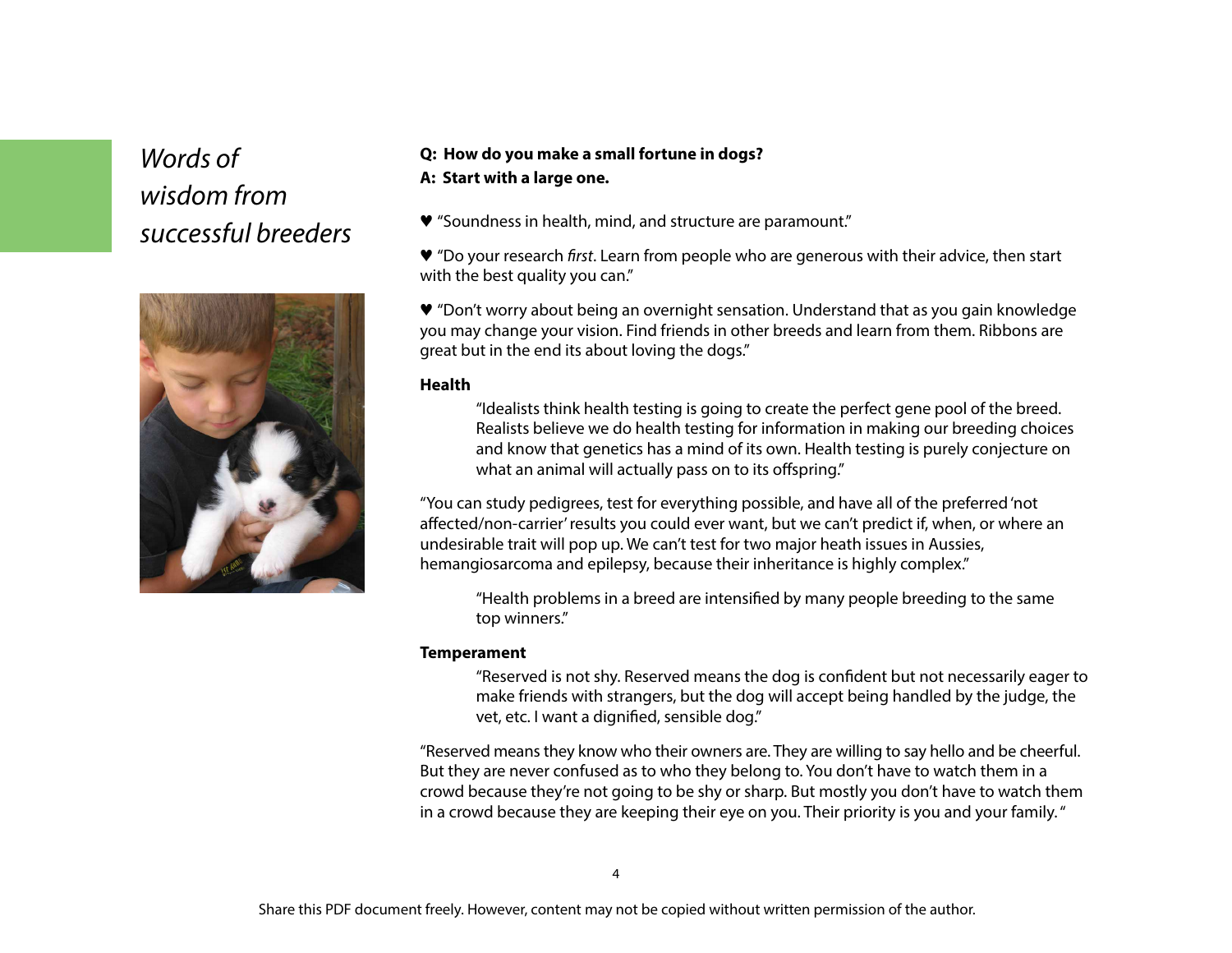## *"Attend the Nationals to learn the correct picture of the breed."*



"A dog you have to watch because you are uncertain how he will react to people is not *reserved*. He is shy and/or sharp. That's a lack of confidence. The dog should be confident, adaptable, and friendly."

#### **Structure**

"Don't look for a perfect dog/bitch. They don't exist. Do the best you can, do your research, do your homework, communicate with others who have the same bloodlines. Ask questions out of genuine concern and interest for the breed."

"Broaden your search for a stud dog outside the winner's circle and look for a dog who produces well in the area you need."

"Don't allow your emotional and financial investment in your bitch prevent you from giving her an unbiased evaluation. Get an outside opinion or two before breeding."

"The biggest key to success is based on your foundation bitch. Exceptional mothers produce exceptional mothers. A bitch who whelps easily and effortlessly, who is an outstanding mother and has a wonderful steady influence on her puppies is priceless. Make sure your bitch has a great temperament, excellent health, and who came from a superior dam."

"To correct something on the bitch, choose a sire who is correct in that trait and not the exact opposite. For example, many people think if the bitch is small, they should breed to a very big male. That's not the road to success. Breed to what is *correct*."

"When looking for a stud dog, ask yourself, Would I be happy if all the puppies in the litter had his type, structure, and temperament? Focus on his virtues."

#### **Talent**

"Pay attention to performance titles. A dog who excels in performance must have good structure to avoid injury and must have an excellent temperament. Fear and aggression are incompatible with performance."

"Does the dog have a natural herding style, and does he want to work? Does he have drive? I want a dog that digs in when the going gets tough."

"A dog with performance titles will tell you they have a work ethic to stick out training and trialing, especially as they move up in the levels of competition."